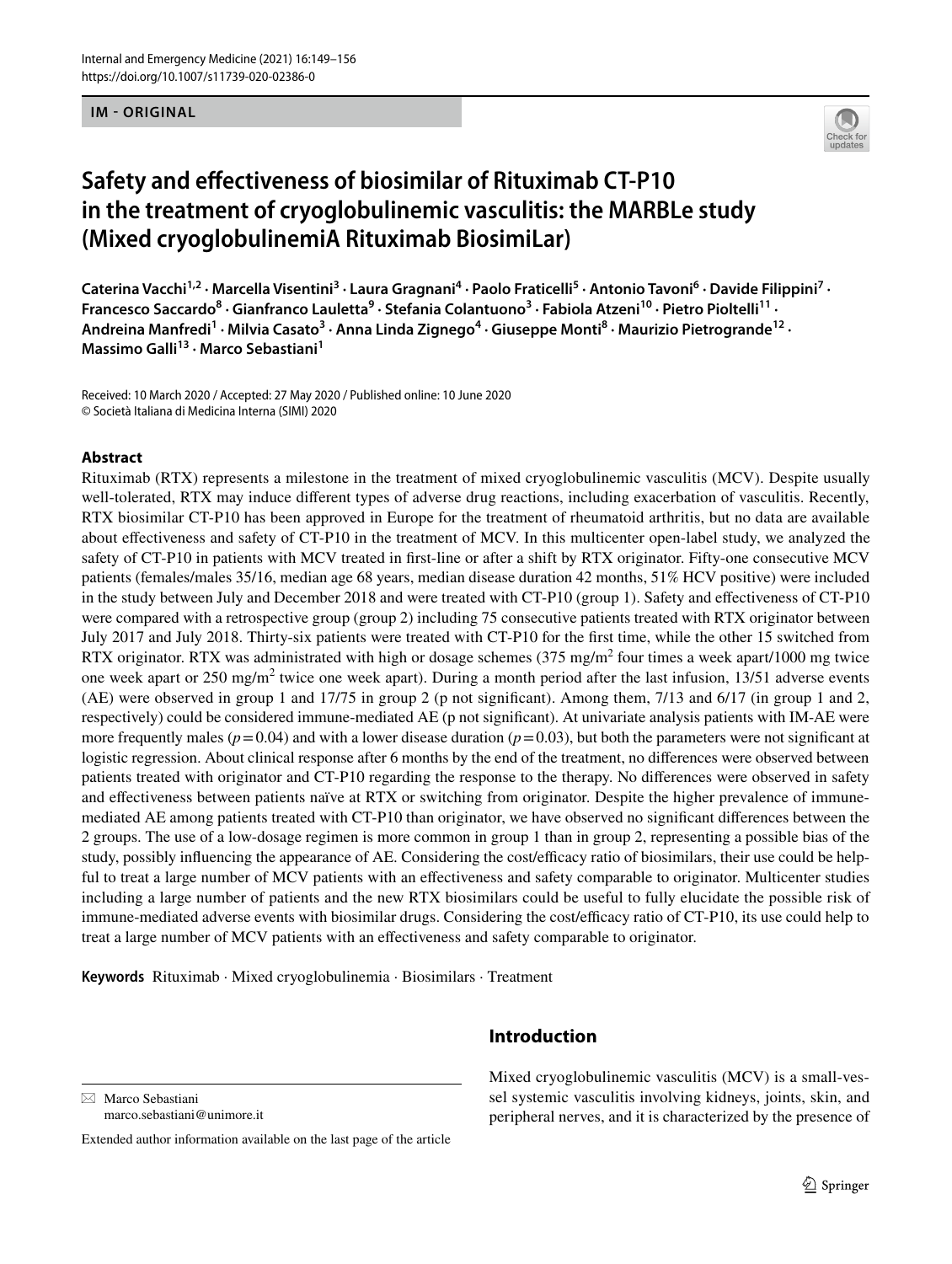mixed cryoglobulins in the serum often associated with a detectable B cell-lymphoproliferation [\[1](#page-6-0)].

Before the development of the direct-acting antiviral agents against hepatitis C virus (HCV), MCV was associated to HCV in almost 90% of cases. As a consequence of an efective treatment of HCV infection in the last years, the prevalence and incidence of HCV-related MCV are overall decreasing [\[1](#page-6-0), [2](#page-6-1)].

The main manifestations of MCV syndrome are recurrent palpable purpura, weakness and arthralgias; other clinical features include Raynaud's phenomenon, vasculitic skin ulcers, arthritis, glomerulonephritis, peripheral neuropathy or, more rarely, central nervous system or pulmonary involvements. Severe life-threatening conditions are anecdotal and can appear as acute renal failure with oligo-anuria and rapidly progressive renal failure, difuse alveolar hemorrhage, acute cerebrovascular and cardiovascular events, ischemic colitis, sepsis complicating skin ulcer infection, and critical liver failure [[1,](#page-6-0) [3\]](#page-6-2).

Therapeutic strategies include etiological (antivirals, in HCV-related MCV), pathogenetic and symptomatic drugs, mainly immunosuppressants, corticosteroids, plasmaexchange and apheresis. In particular, anti-human CD20 monoclonal antibody, Rituximab (RTX), represents a milestone in the treatment of MCV, even in the presence of lifethreatening conditions. Three unblinded randomized controlled trials and one follow-up study suggested that RTX can be efective in reducing disease activity and preventing vasculitis fares [[4–](#page-6-3)[7\]](#page-6-4). RTX is generally well tolerated but can lead to drug-related adverse events (AE) that can be infusion related, immune-mediated or due to the immuno-suppression [[8\]](#page-6-5).

Recently, the RTX biosimilar CT-P10 has been approved in Europe in all indications held by reference RTX, including rheumatoid arthritis, granulomatosis with polyangiitis and microscopic polyangiitis, pemphigus vulgaris and hematological malignancies such as non-Hodgkin's lymphoma and chronic lymphocytic leukemia [[9–](#page-6-6)[12\]](#page-7-0), providing a new threshold for patient access to efective biologic treatments for chronic diseases, including some rheumatic infammatory diseases [[9\]](#page-6-6). On the other hands, the availability of diferent biosimilar drugs is also accompanied by possible safety concerns [\[9](#page-6-6)].

No data are currently available about the effectiveness and safety of RTX biosimilars in the treatment of MCV. In the context of the Italian Group for the study of cryoglobulins, a multicenter open-label study was proposed aiming to evaluate the safety and the efectiveness of CT-P10 in patients afected by MCV.

### **Patients and methods**

### **Patients**

A multicenter open-label prospective study was conducted in ten Italian centers with expertise in the management of MCV. The study was approved by the local ethical committee. All enrolled patients satisfed the preliminary classifcation criteria for the disease [[13\]](#page-7-1). Both clinical and laboratory parameters were carefully evaluated according to standard previously described methodologies [\[14\]](#page-7-2).

The study included all consecutive MCV patients treated with CT-P10 (Truxima<sup>®</sup>) in first-line therapy or after a shift by RTX originator. All patients must have been at least 18 years of age or older, without any upper age limit. All patients gave written consent for the use of data. Previous or concurrent treatments with glucocorticoids, immunosuppressants, antiviral treatment, hydroxychloroquine, gabapentin and pain management therapy were accepted. For patients already treated with RTX originator, the switch to CT-P10 was allowed only in absence of previous AE.

The protocol for the infusion of RTX, both originator and CT-P10, was standardized in every center and included premedication with methylprednisolone 100 mg intravenously and acetaminophen 30 min prior to each infusion; the infusion was initiated at a rate of 50 mg/h and increased by 100 mg/h increments at 30-min intervals, to a maximum of 400 mg/h. RTX, both biosimilar and originator, was administrated with high-dosage schemes  $(375 \text{ mg/m}^2 \text{ four times a week apart or } 1000 \text{ mg twice one})$ week apart) [[8](#page-6-5)] or low-dosage scheme  $(250 \text{ mg/m}^2)$  twice one week apart) [\[15\]](#page-7-3). In absence of shared protocols, the scheme was decided according to the expert physician.

Safety and efectiveness of CT-P10 were compared with an historical cohort extrapolated from the same centers composed by MCV subjects treated with RTX originator in the previous years.

Inclusion and exclusion criteria were the same for both groups; therefore, they were retrospectively evaluated for historical group.

#### **Clinical and immunological assessment**

Patients' baseline evaluation included clinical and serological assessment.

Regarding clinical aspects, we evaluated cutaneous involvement (purpura, distal ulcers), arthralgia, arthritis, gastrointestinal tract involvement, renal involvement [proteinuria, hematuria and abnormal reduction of glomerular fltration rate (GFR)], neurological involvement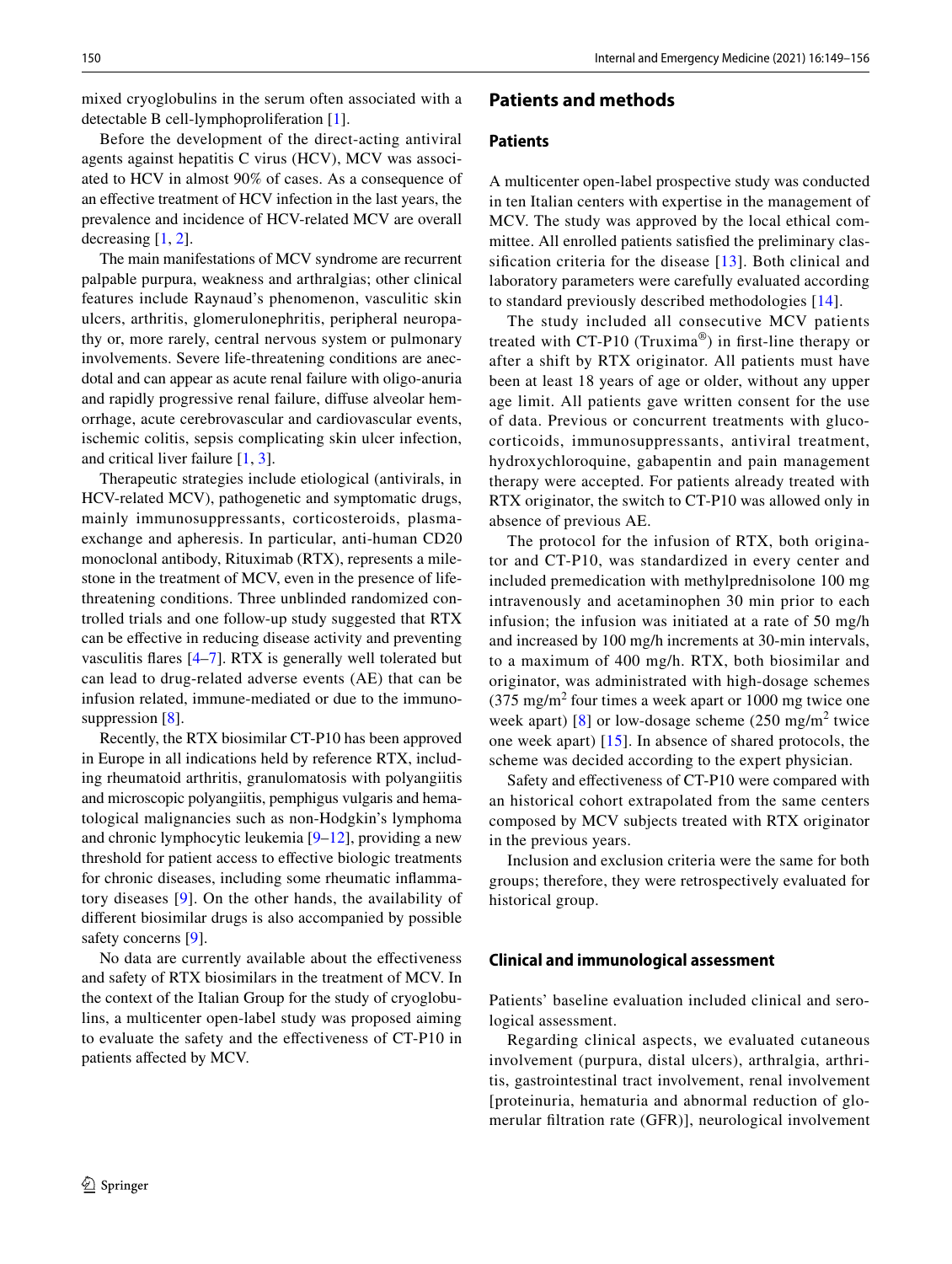(peripheral and/or central nervous system) and clinical signs of hepatic insufficiency and/or portal hypertension. The diagnosis of lymphoid neoplasms was based on the World Health Organization (WHO) criteria [\[16](#page-7-4)]. Eventual life-threatening manifestations, such as glomerulonephritis and kidney failure, pulmonary alveolitis and interstitial lung disease, gastrointestinal or central nervous system vasculitis and heart failure, were recorded [[3](#page-6-2)].

Furthermore, laboratory evaluation at baseline included the virologic profling, rheumatoid factor (RF), C3 and C4 fraction of complement, and the detection and characterization of cryoglobulins (II or III type).

Clinical response of MCV was evaluated at 6 months after CT-P10 and RTX originator treatment on the basis of the main treatment indication (see Table [1](#page-2-0)). Clinical picture stabilization was defned as a lack of signifcant clinical changes regarding the main treatment indication.

#### **Safety assessment**

Immune-mediated drug-related AE (IM-AE) such as urticaria-like cutaneous reactions, sick serum syndrome, autoimmune hemolytic anemia, vasculitic re-exacerbation, angioedema, fever and hypotension were recorded. Vasculitic re-exacerbation was defned as the onset of a new organ involvement or worsening of the autoimmune disease, within 4 weeks following RTX [\[17](#page-7-5)]. When an IM-AE occurred, we reported the outcome and the management.

IM-AE are classifed by severity according to Hartwig et al. [[18](#page-7-6)]. An AE is considered serious when it causes death, hospitalization or its prolongation, serious or permanent disability or endangers the patient's life [[18\]](#page-7-6).

Finally, to evaluate effectiveness and safety of CT-P10, we compared the actual group with an historical cohort extrapolated from the same centers composed by MCV subjects treated with RTX originator*.*

### **Statistical analysis**

The baseline variables were expressed as percentages or median and interquartile ranges (IQR). Analyses were made using SAS software version 9.2 (SAS Institute Inc., Cary, NC, USA), with a *p* value  $\leq 0.05$  considered to be statistically signifcant. The diferences between continuous variables were analyzed using the Mann–Whitney nonparametric test. The chi-squared test was used for categorical variables (absolute numbers and percentages) regarding baseline characteristics. The univariate and multivariate analyses were performed using logistic Cox regression model.

<span id="page-2-0"></span>**Table 1** Evaluation of clinical response in mixed cryoglobulinemia vasculitis patients

|                                                                                        | Improvement                                                                                                                                                                                                           | Worsening                                                                                                                                                  |
|----------------------------------------------------------------------------------------|-----------------------------------------------------------------------------------------------------------------------------------------------------------------------------------------------------------------------|------------------------------------------------------------------------------------------------------------------------------------------------------------|
| Skin involvement (physician's assessment)                                              | Disappearance of purpura; healing or disap-<br>pearance of ulcers and/or skin necrosis                                                                                                                                | Worsening or relapsing of purpura<br>Worsening or relapsing of ulcers and/or skin<br>necrosis                                                              |
| Joint involvement (VAS and DAS-28-PCR)                                                 | Disappearance or improvement of arthralgia<br>by VAS (improvement of at least of 50% of<br>VAS)                                                                                                                       | Worsening or relapsing of arthralgia by VAS                                                                                                                |
|                                                                                        | Disappearance or improvement of arthritis by<br>DAS-28 CRP (improvement of at least of<br>50% of DAS-28 CRP)                                                                                                          | Worsening or relapsing of arthritis by DAS-28<br><b>PCR</b>                                                                                                |
| Renal involvement (bio-humoral parameters)                                             | Disappearance or significant improvement<br>of proteinuria (Proteinuria $< 0.3$ g/24 h or<br>improvement of at least of 50% of proteinu-<br>ria)                                                                      | Worsening or relapsing of proteinuria;                                                                                                                     |
|                                                                                        | Disappearance of glomerular hematuria                                                                                                                                                                                 | Relapsing or no response of glomerular hematu-<br>ria ( $\geq$ 10 RBCs/hpf)                                                                                |
|                                                                                        | Improvement of GFR > 20% at week 24 if<br>GFR < 60 mL/min/1.73 m <sup>2</sup> at diagnosis                                                                                                                            | Rise in serum creatinine $> 30\%$ or fall in creati-<br>nine clearance $> 25\%$                                                                            |
| Peripheral neurological involvement (clinical<br>and electro-physiological evaluation) | Clinical evaluation: Improvement or resolution<br>of pain and paresthesia by VAS (improve-<br>ment of at least of 50% of VAS); Improve-<br>ment of manual muscular testing in case of<br>motor impairment at baseline | Clinical evaluation: Worsening or relapsing of<br>pain and paresthesia by VAS; Worsening of<br>muscular testing in case of motor impairment<br>at baseline |
|                                                                                        | Electro-physiological evaluation: Improvement<br>of electromyogram abnormalities                                                                                                                                      | Electro-physiological evaluation: Appearance or<br>worsening of electromyogram abnormalities                                                               |

*VAS* visual analogue scales, *DAS-28-PCR* disease activity score on 28 joints calculated with C-reactive protein, *GFR* glomerular fltration rate, *RBC* red blood cell, *hpf* hight performance feld (400×)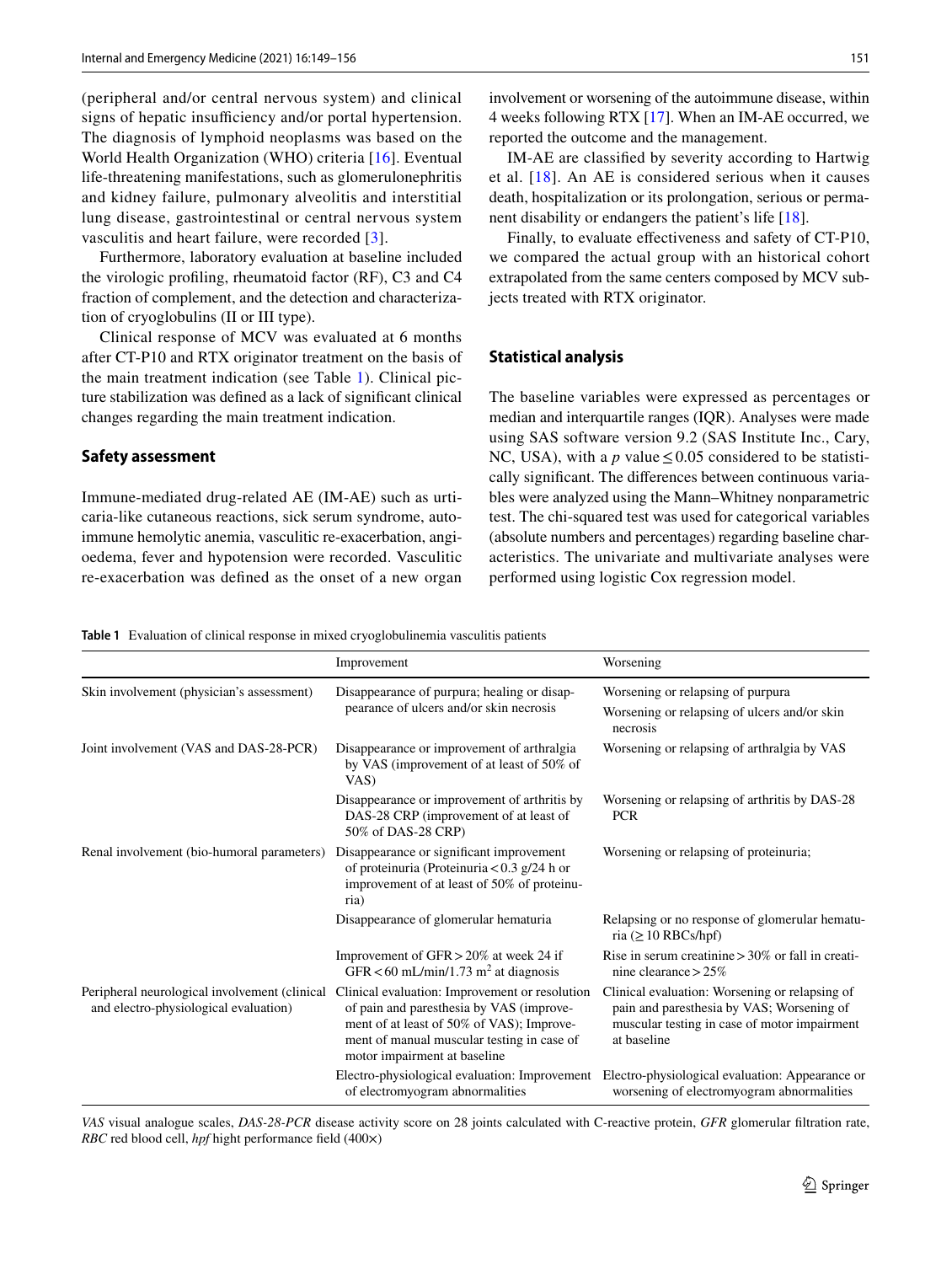### **Results**

A total of 51 patients, 35 females and 16 males, were included in the study between July and December 2018 and were treated with CT-P10 (group 1). The historical control group (group 2) included 75 consecutive patients, 58 females and 17 males, treated with RTX originator between July 2017 and July 2018 (see Table [2](#page-3-0)). Median disease duration was 42 months (interquartile range—IQR—96) in group 1 and 96 months (IQR 96) in group 2 (see Table [2](#page-3-0)).

Thirty-seven patients were treated with CT-P10 for the frst time, while the other 14 subjects were switched to CT-P10 after a previous treatment with RTX originator.

Regarding the therapeutic regimen, in the group 1, 33 subjects received low-dosage treatment (64.7%) and 18 highdosage treatments (33.3%), in particular 6 received RTX 1000 mg twice one week apart and 12 received RTX 375 mg/m<sup>2</sup> four times a week apart. All patients in the group 2 were treated with high-dosage schemes, 16 received

|                                                              | Group $1(51 pt)$ | Group 2 (75 pt) | $p$ value |
|--------------------------------------------------------------|------------------|-----------------|-----------|
| Median age (years)                                           | 68 (21)          | 65(16)          | 0.038     |
| Median disease duration (months)                             | 42 (96)          | 96 (96)         | 0.006     |
| Sex (M/F)                                                    | 16/35            | 17/58           | ns        |
| $HCV$ $(\%)$                                                 | 26(51)           | 70 (93.3)       | < 0.001   |
| Clinical features                                            |                  |                 |           |
| Skin involvement (%)                                         | 41 (80.4)        | 51 (68)         | 0.01      |
| Renal involvement (%)                                        | 15(29.4)         | 35(46.7)        | 0.05      |
| Peripheral neurological involvement (%)                      | 30(58.8)         | 54 (72)         | ns        |
| Lymphoma (%)                                                 | 9(17.6)          | 13(17.3)        | ns.       |
| Life-threatening involvement (%)                             | 6(11.8)          | 1(1.3)          | ns        |
| RTX main indication                                          |                  |                 |           |
| Skin involvement (%)                                         | 33 (64.7)        | 26(34.7)        | ns        |
| Renal involvement (%)                                        | 6(11.8)          | 29 (38.7)       | 0.002     |
| Peripheral neurological involvement (%)                      | 12(23.5)         | 19(25.3)        | ns        |
| Abdominal vasculitis (%)                                     |                  | 1(1.3)          | ns        |
| Laboratory assessment                                        |                  |                 |           |
| Type II cryoglobulins positive (%)                           | 45 (88.2)        | 71 (94.7)       | ns        |
| Rheumatoid factor positive (%)                               | 35 (68.6)        | 69 (92)         | ns        |
| Rheumatoid factor titer (U/ml)                               | 185 (497)        | 144 (402)       | ns        |
| $C4$ (mg/dl)                                                 | 6.8(10.8)        | 3(4.9)          | 0.04      |
| C4 decreased (%)                                             | 33 (64.7)        | 58 (77.3)       | ns        |
| Previous or concomitant treatment                            |                  |                 |           |
| Previous immunosuppressive treatment <sup>a</sup> $(\%)$     | 7(13.7)          | 9(12)           | ns        |
| Concomitant low-dosage steroid treatment <sup>b</sup> $(\%)$ | 21(41.1)         | 37 (49.3)       | ns        |
| RTX dosage                                                   |                  |                 |           |
| $1 g \times 2 (\%)$                                          | 6(11.8)          | 16(21.3)        | ns        |
| 375 m <sup>2</sup> $\times$ 4 (%)                            | 12(23.5)         | 58 (77.3)       | < 0.001   |
| 250 mg m <sup>2</sup> $\times$ 2 (%)                         | 33 (64.7)        | 1(1.3)          | ns        |
| Switch (%)                                                   | 15(29.5)         |                 |           |
| Adverse events (%)                                           | 13(25.5)         | 17(22.7)        | ns        |
| Immuno-mediated AE (%)                                       | 7(13.7)          | 6(8)            | ns        |

Numeric parameters are reported as median (interquartile range); Dicotomic parameters are reported as number (percentage)

*MCV* mixed cryoglobulinemic vasculitis, *Pt* patient, *M* male, *F* female, *HCV* hepatitis C virus, *HBV* hepatitis B virus, *RTX* Rituximab, *AE* adverse event

a Glucocorticoids, azathioprine, colchicine, hydroxychloroquine

<sup>b</sup>Prednisone <7.5 mg; The differences between continuous variables were analyzed using the Mann–Whitney nonparametric test. The chi-squared test was used for categorical variables regarding baseline characteristics

<span id="page-3-0"></span>**Table 2** Baseline evaluation of MCV patients treated with CT-P10 biosimilar (group 1) or RTX originator (group 2)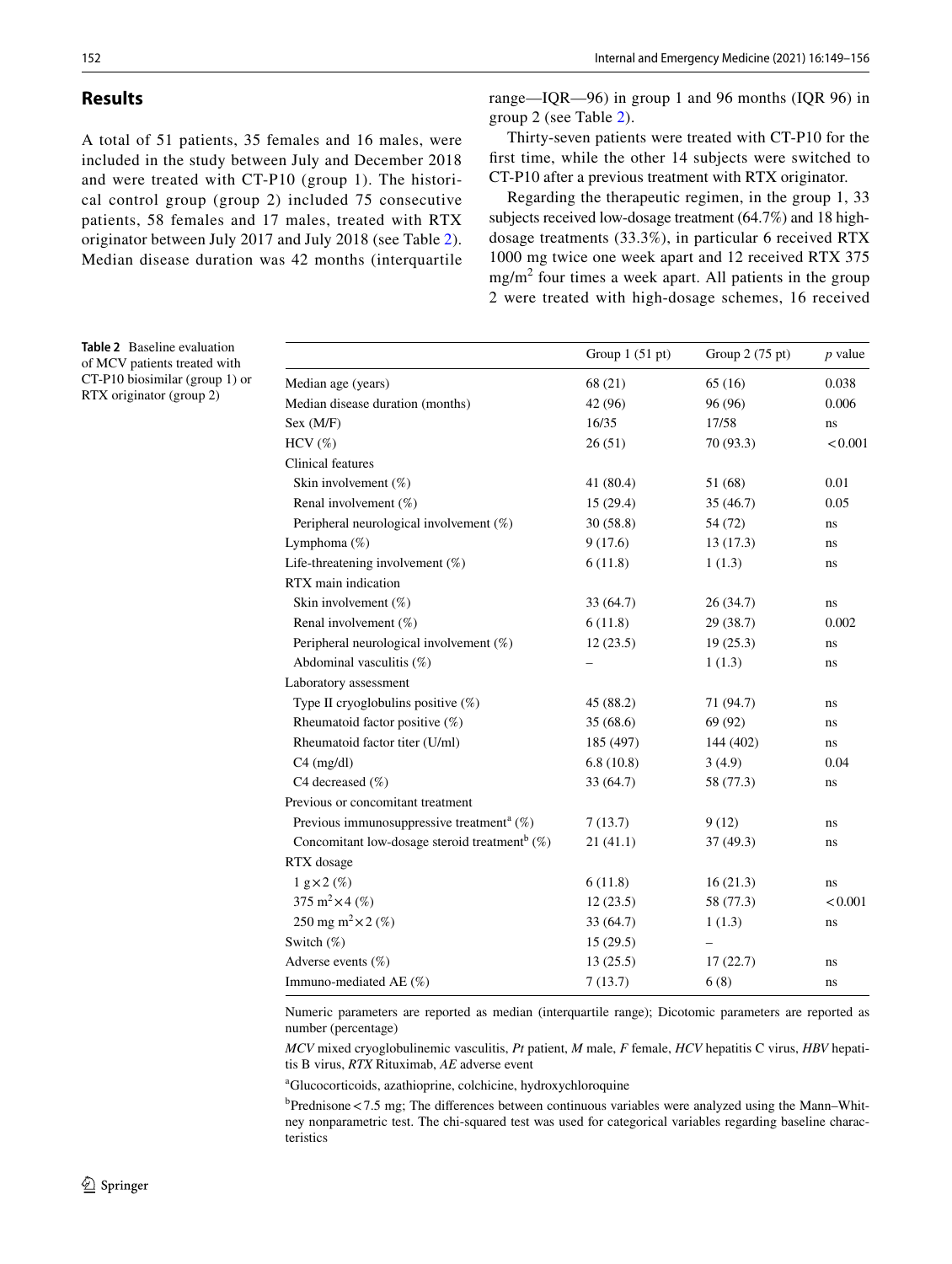RTX 1000 mg twice one week apart and the remaining 59 received RTX 375 mg/m<sup>2</sup> four times a week apart.

Baseline clinical, bio-humoral characteristics and main treatment indications are summarized in Table [2](#page-3-0). Other treatments associated were glucocorticoids, azathioprine, colchicine, antiviral treatment, hydroxychloroquine, gabapentin and pain management therapy (Table [2\)](#page-3-0).

### **Safety**

No diferences were observed between group 1 and 2 according to the number of AE (0.87 and 0.37 for the total number of AE and immune-mediated AE, respectively).

Within one month from the infusion, 13 adverse events were recorded in group 1; among them, 7 were immunemediated and could be directly related to the treatment, namely 3 skin vasculitis exacerbation, 2 serum sickness syndromes, 1 urticaria and 1 neutropenia. Other 4 patients developed nonspecifc adverse events (arrhythmias in 2 patients, blood pressure disorders in 2, infection in the other 2) (see Table [3\)](#page-4-0).

In the historical group, we recorded 17 adverse events and 6 with immune-mediated features (see Table [3\)](#page-4-0).

No severe advent events occurred in group 1 and all patients recovered within 2 weeks, while 2 severe AE, needing hospital admission (serum sickness syndrome and pneumonia), were observed in group 2.

Overall, we did not observe signifcant diferences in the number of adverse events between CT-P10 and originator group, although the frequency of immune-mediated AE was higher in CT-P10 group (13.7% and 8% in CT-P10 and originator group, respectively). At univariate analysis patients

<span id="page-4-0"></span>**Table 3** Advers events in MCV patients treated with CT-P10 biosimilar (group 1) or RTX originator (group 2)

| Group $1(51 \text{ pts})$ |                | Group $2(75 \text{ pts})$ |      |
|---------------------------|----------------|---------------------------|------|
| Immuno-mediated AE        | Num.           | Immuno-mediated AE        | Num. |
| Vasculitis exacerbation   | 3              | Vasculitis exacerbation   | 1    |
| Serum sickness syndrome   | $\overline{4}$ | Serum sickness syndrome   | 1    |
| Neutropenia               | 1              | Neutropenia               | 2    |
| Urticaria                 | 1              | Urticaria                 |      |
|                           |                | Hemolytic anemia          |      |
| Total                     | 7              | Total                     | 6    |
| Non-IM-AE                 |                | Non-IM-AE                 |      |
| Arrythmias                | 2              | Increase of liver enzymes | 2    |
| Infection                 | 2              | Infection                 | 5    |
| Hypotension               | 1              | Hypotension               | 2    |
| Hypertension              | 1              | Hypogammaglobulinemia     | 2    |
| Total                     | 6              | Total                     | 11   |
|                           |                |                           |      |

*MCV* mixed cryoglobulinemic vasculitis, *pt* patient; *AE* adverse event, *IM* immuno-mediated, *Num.* number of AE

with IM-AE were more frequently males  $(p=0.04)$  and with a lower disease duration  $(p=0.03)$  (see Table [4](#page-5-0)), but both the parameters were not signifcant at logistic regression (see Table [5](#page-5-1)).

Finally, among patients treated with high-dosage regimens, no diferences were observed between the 2 groups regarding the overall AEs, while a trend for a higher frequency of IM-AE was observed in CT-P10 group  $(p=0.056)$ .

### **Efectiveness**

Clinical response was evaluated after 6 months by the end of the treatment. No diferences were observed between patients treated with originator and CT-P10 regarding the response to the therapy. Patients treated with CT-P10 improved or remained stable in 100% of cases with skin involvement (95% in the originator group), in 93.3% of patients with renal involvement (97.1% with originator), and in 81.2% of patients with peripheral neuropathy (84% in originator group).

No differences were detected according to previous immunosuppressive treatments or ongoing steroid therapy.

### **Discussion**

Rituximab (RTX) is an anti-CD20 chimeric monoclonal antibody, used in hematological and autoimmune disorders including B cell-lymphoproliferative diseases, RA, systemic lupus erythematosus and it represents a milestone in the treatment of MCV. Indeed, RTX demonstrated to be efective in the treatment of all clinical manifestations of MCV [[8\]](#page-6-5). Furthermore, is generally well tolerated even if possible severe adverse events, such as serum sickness, immunodeficiency or autoimmune disorders have been reported. Although a large number of patients in the world could beneft from a treatment with RTX, access to this therapy is not universal and the cost of medication can be limiting for some healthcare services. The commercialization of biosimilars of RTX, after the expiration of its patent protection in 2018, led to a better access to the therapy, but also to possible safety concerns, mainly in patients with immune-mediated diseases, such as MCV.

For the frst time, we have compared CT-P10 and originator in MCV patients, obtaining a comparable safety and efectiveness in this population.

Pharmacodynamic studies demonstrated similar profles of CT-P10 and originator, despite small known diferences, which did not modify their clinical efficacy  $[19, 20]$  $[19, 20]$  $[19, 20]$  $[19, 20]$ . Premarketing studies showed similar safety profles for CT-P10 and originator (including immunogenicity), despite the incidence of adverse events was generally lower for reference products in rheumatoid arthritis [[19](#page-7-7), [20](#page-7-8)].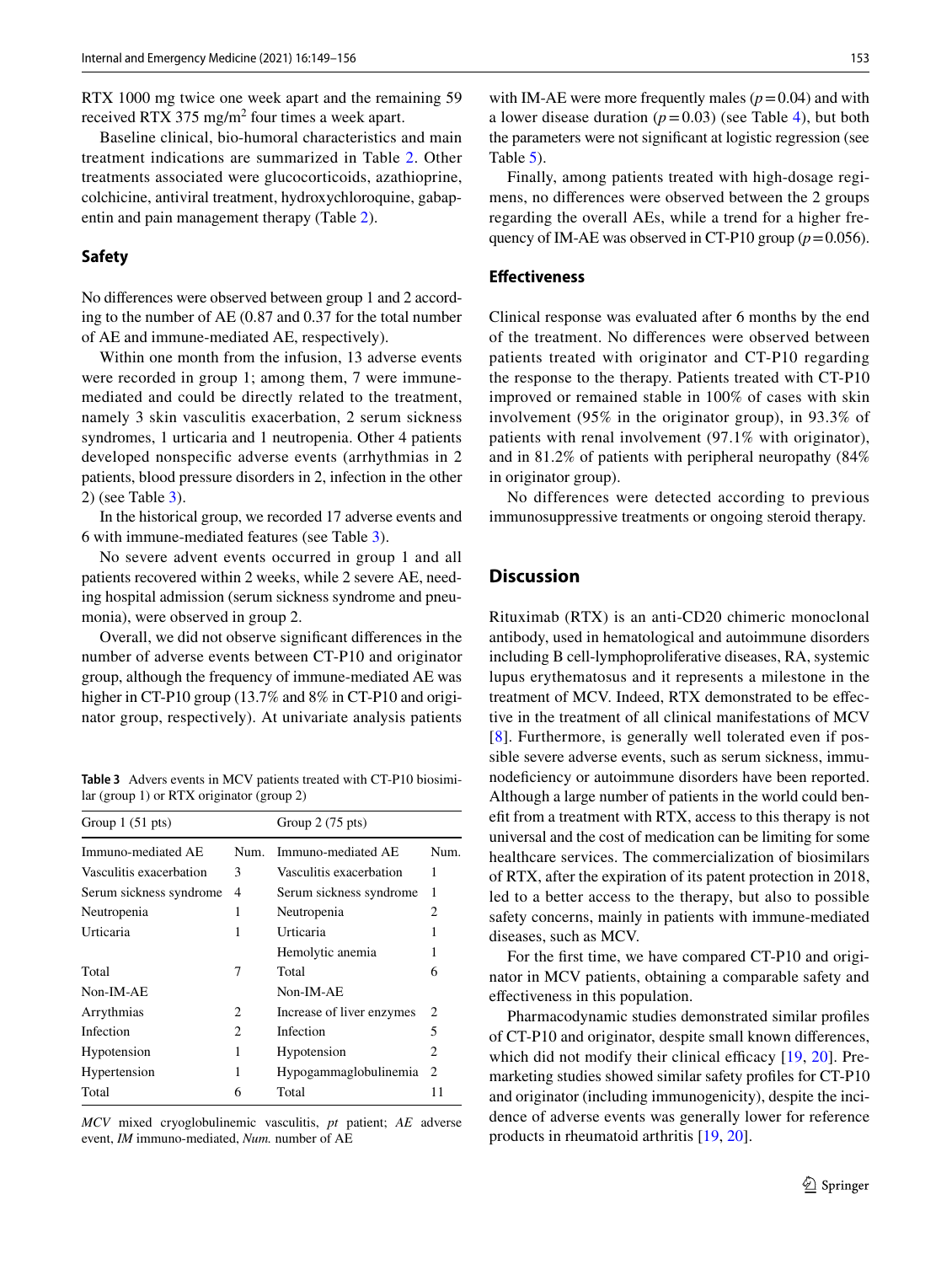<span id="page-5-0"></span>

|  |  | <b>Table 4</b> Clinical demographic features of MCV patients with or without adverse events |  |  |  |  |  |  |  |  |
|--|--|---------------------------------------------------------------------------------------------|--|--|--|--|--|--|--|--|
|--|--|---------------------------------------------------------------------------------------------|--|--|--|--|--|--|--|--|

|                                     | Adverse events |                          |           | Immune-mediated AE    |            |           |  |
|-------------------------------------|----------------|--------------------------|-----------|-----------------------|------------|-----------|--|
|                                     | N <sub>o</sub> | Yes                      | $p$ value | N <sub>0</sub>        | Yes        | $p$ value |  |
| Number                              | 96             | 30                       |           | 113                   | 13         |           |  |
| Median age (years)                  | 65(16.8)       | 66.5(13.5)               | 0.29      | 66(15.5)              | 78 (106.5) | ns        |  |
| Median disease duration (Months)    | 75 (99.3)      | 60(110.3)                | 0.45      | 64(17)                | 48 (102.5) | 0.03      |  |
| Sex (M/F)                           | 24/72          | 9/21                     | 0.64      | 26/86                 | 7/6        | 0.04      |  |
| <b>HCV</b>                          | 73 (76)        | 23(76.7)                 | 0.85      | 86(76.1)              | 10(76.9)   | ns        |  |
| Organ involvement                   |                |                          |           |                       |            |           |  |
| Skin involvement                    | 73 (76)        | 19(63.3)                 | 0.37      | 84 (74.3)             | 8(61.5)    | ns        |  |
| Renal involvement                   | 36(37.5)       | 14(46.7)                 | 0.37      | 45 (39.8)             | 5(38.5)    | ns        |  |
| Joint involvement                   | 18(18.8)       | 4(13.3)                  | 0.59      | 19(10.8)              | 3(23.1)    | ns        |  |
| Peripheral neurological involvement | 64 (66.7)      | 20(66.7)                 | 1.00      | 76 (67.3)             | 8(61.5)    | ns        |  |
| Lymphoma                            | 18(18.8)       | 4(13.3)                  | 0.59      | 19(16.8)              | 3(23.1)    | ns        |  |
| RTX main indication                 |                |                          |           |                       |            |           |  |
| Skin involvement                    | 46 (47.9)      | 13(43.3)                 |           | 54 (47.8)             | 5(38.5)    | ns        |  |
| Renal involvement                   | 25(26)         | 10(33.3)                 | 0.83      | 31(27.4)              | 4(30.8)    | ns        |  |
| Peripheral neurological involvement | 24(25)         | 7(23.3)                  |           | 27(23.9)              | 4(30.8)    | ns        |  |
| Abdominal vasculitis                | 1(1)           | $\overline{\phantom{0}}$ |           | 1(0.9)                |            | ns        |  |
| Laboratory assessment               |                |                          |           |                       |            |           |  |
| Type II cryoglobulins (positive)    | 89 (92.7)      | 27(90)                   | 0.7       | 104(92)               | 12(92.3)   | ns        |  |
| Rheumatoid factor (positive)        | 82 (85.4)      | 22(73.3)                 | 0.17      | 93 (82.3)<br>11(84.6) |            | ns        |  |
| Rheumatoid factor titre (U/ml)      | 150 (454)      | 185 (581)                | 0.9       | 150 (403)             | 251 (811)  |           |  |
| $C4$ (mg/dl)                        | 4(10)          | 4.2(4.5)                 | 0.84      | 4(8)                  | 3(15)      | ns        |  |
| C4 decreased                        | 66 (68.7)      | 25(80.3)                 | 0.14      | 79 (69.9)             | 12(92.3)   | ns        |  |
| RTX dosage                          |                |                          |           |                       |            |           |  |
| $1 g \times 2$                      | 15(15.6)       | 7(23.3)                  |           | 21(18.6)              | 1(7.7)     | ns        |  |
| 375 m <sup>2</sup> $\times$ 4       | 55 (57.3)      | 15(50)                   | 0.61      | 63(55.8)              | 7(53.8)    | ns        |  |
| 250 mg m <sup>2</sup> $\times$ 2    | 26(27.1)       | 8(26.7)                  |           | 29(25.7)              | 5(14.7)    | ns        |  |
| Biosimilar/originator               | 38/58          | 13/17                    | 0.71      | 44/69                 | 7/6        | ns        |  |

Numeric parameters are reported as median (interquartile range); Dichotomic parameters are reported as number (percentage)

The diferences between continuous variables were analyzed using the Mann–Whitney nonparametric test. The chi-squared test was used for categorical variables regarding baseline characteristics

*MCV* Mixed cryoglobulinemic vasculitis, *AE* adverse event, *M* male, *F* Female, *HCV* hepatitis C virus, *HBV* hepatitis B virus, *RTX* rituximab

<span id="page-5-1"></span>**Table 5** Logistic regression. Association between clinico-demographic features and adverse events

|                  | Odds Ratio | 95%-CI         | p    |  |
|------------------|------------|----------------|------|--|
| Disease duration | 0.993      | $0.98 - 1.00$  | 0.22 |  |
| Male sex         | 3.160      | $0.93 - 10.69$ | 0.06 |  |

*CI* confdence interval

In our study, despite a higher prevalence of immunemediated AE among patients treated with CT-P10 than originator [respectively 7/13 (53.8%), and 6/17 (35.3%)], we have observed no signifcant diferences between the 2 groups.

Regarding efectiveness, no diferences were observed between the 2 groups in a 6-month period. Only long-term studies could evaluate the persistence of the therapeutic effect over time.

We can observe that the use of a low-dosage regimen is more common in group 1 than in group 2 and this could possibly infuence the incidence of side-efects [\[17,](#page-7-5) [21](#page-7-9)]. Since immune-mediated adverse events have been usually associated to high-dosage schedule (1 g every other week), the high frequency of a low dosage in CT-P10 group could represent a bias in our study, possibly reducing the frequency of IM-AE. Nonetheless in the long-term study analyzing the treatment with low-dose rituximab originator for MC, adverse events were described in 19% of patients (7/37) and IM-AE were more frequently observed (5/37 [13%]) [[22](#page-7-10)]. These percentages are very similar to what observed in patients from group 1 treated with CT-P10 more frequently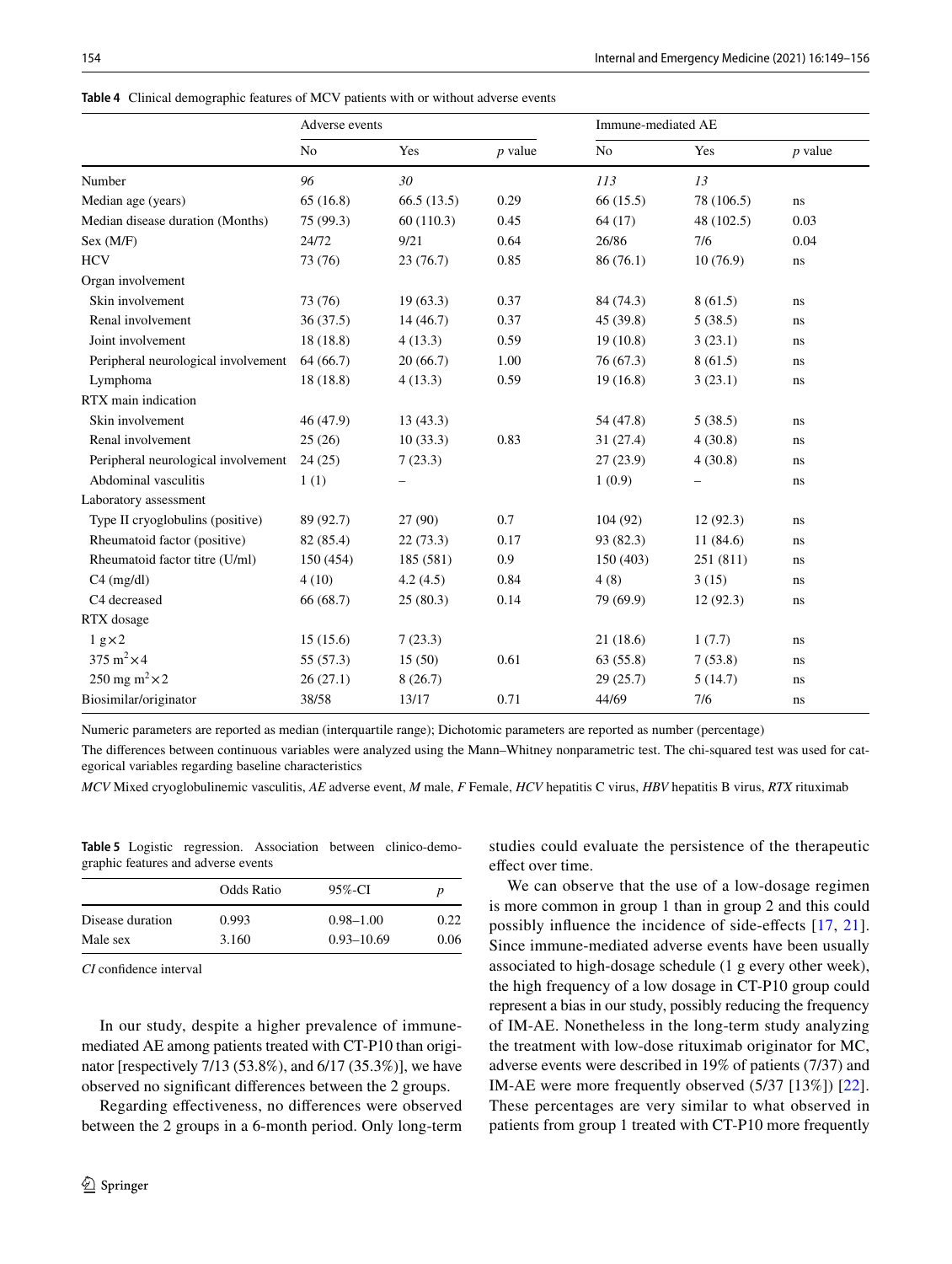with a low-dose regimen. In this context, we need large study between originator and CT-P10 with comparable therapeutic schedules to defnitively assess the comparability of the two drugs.

The main limitation of our study was represented by the retrospective nature of the control group, the limited number of subjects included and by the absence of shared criteria for the clinical assessment of disease and the comparison of the CT-P10 group with a retrospective cohort of MCV patients treated with RTX originator. Another major limitation is related to the diference between the two groups due to the diferent historical periods, in particular as regards the use of direct-acting antivirals, the change in therapy schedules administrated and the as regards the treatment proposal on an earlier stage of MCV in comparison to past. In the last years, the treatment of MCV patients with the low-dosage regimen has been approved in Italy, increasing the possibility to treat the patients in an early of the disease [\[23](#page-7-11)].

Despite some limitations, our study shows a good safety profle for CT-P10 in MCV patients, maintaining a comparable efectiveness with originator during a 6-month period. Reassuring rheumatologists about biosimilars is nowadays relevant considering the initial concerning about this treatment opportunity  $[23]$  $[23]$ . Considering the cost/efficacy ratio of biosimilars, indeed, their use could be helpful to treat a large number of MCV patients with an efectiveness and safety comparable to originator [\[24](#page-7-12)]. Multicenter studies including a large number of patients and the new RTX biosimilars could be useful to fully elucidated the possible risk of immune-mediated adverse events with biosimilar drugs.

**Acknowledgements** Rheumatology Unit, University of Modena and Reggio Emilia, Modena; Department of Translational and Precision Medicine, Sapienza University of Rome, Rome; Department of Experimental and Clinical Medicine, University of Florence, Florence; Department of Internal Medicine, Azienda Ospedaliero Universitaria Ospedali Riuniti di Ancona, Ancona; Clinical Immunology Unit, University Hospital of Pisa, Pisa; Rheumatology Unit, ASST Grande Ospedale Metropolitano Niguarda, Milan; Presidio Ospedaliero di Saronno, ASST della Valle Olona, Saronno; Department of Biomedical Sciences and Human Oncology, University of Bari "Aldo Moro", Bari; Rheumatology Unit, University of Messina, Messina; Hematology Unit, AO San Gerardo, Università di Milano-Bicocca, Monza.

#### **Compliance with ethical standards**

**Conflicts of interest** The authors declare that they have no confict of interest.

**Statement of human and animal rights** All procedures followed were in accordance with the ethical standards of the responsible committee on human experimentation (institutional and national) and with the Helsinki Declaration of 1975, as revised in 2000.

**Informed consent** Informed consent was obtained from all patients for being included in the study.

### **References**

- <span id="page-6-0"></span>1. Roccatello D, Saadoun D, Ramos-Casals M, Tzioufas AG, Fervenza FC, Cacoub P, Zignego AL, Ferri C (2018) Cryoglobulinaemia. Nat Rev Dis Primers 4:11. [https://doi.org/10.1038/s4157](https://doi.org/10.1038/s41572-018-0009-4) [2-018-0009-4](https://doi.org/10.1038/s41572-018-0009-4)
- <span id="page-6-1"></span>2. Silva F, Pinto C, Barbosa A, Borges T, Dias C, Almeida J (2019) New insights in cryoglobulinemic vasculitis. J Autoimmun 2:102313. <https://doi.org/10.1016/j.jaut.2019.102313>
- <span id="page-6-2"></span>3. Galli M, Monti G, Marson P, Scaini P, Pietrogrande M, Candela M, Castelnovo L, Faggioli P, Novati P, Zani R, Mascia MT, Saccardo F, Mazzaro C, Sarzi-Puttini P, Sebastiani M, Quartuccio L, De Vita S (2019) Recommendations for managing the manifestations of severe and life-threatening mixed cryoglobulinemia syndrome. Autoimmun Rev 18:778–785. [https://doi.org/10.1016/j.](https://doi.org/10.1016/j.autrev.2019.06.008) [autrev.2019.06.008](https://doi.org/10.1016/j.autrev.2019.06.008)
- <span id="page-6-3"></span>4. Dammacco F, Tucci FA, Lauletta G, Gatti P, De Re V, Conteduca V, Sansonno S, Russi S, Mariggiò MA, Chironna M, Sansonno D (2010) Pegylated interferon-alpha ribavirin rituximab combined therapy of hepatitis C virus-related mixed cryoglobulinemia: a long-term study. Blood 116:343–353. [https://doi.org/10.1182/](https://doi.org/10.1182/blood-2009-10-245878) [blood-2009-10-245878](https://doi.org/10.1182/blood-2009-10-245878)
- 5. De Vita S, Quartuccio L, Isola M, Mazzaro C, Scaini P, Lenzi M, Campanini M, Naclerio C, Tavoni A, Pietrogrande M, Ferri C, Mascia MT, Masolini P, Zabotti A, Maset M, Roccatello D, Zignego AL, Pioltelli P, Gabrielli A, Filippini D, Perrella O, Migliaresi S, Galli M, Bombardieri S, Monti G (2012) A randomized controlled trial of rituximab for the treatment of severe cryoglobulinemic vasculitis. Arthritis Rheum 64:843–853. [https](https://doi.org/10.1002/art.34331) [://doi.org/10.1002/art.34331](https://doi.org/10.1002/art.34331)
- 6. Sneller MC, Hu Z, Langford CA (2012) A randomized controlled trial of rituximab following failure of antiviral therapy for hepatitis C virus-associated cryoglobulinemic vasculitis. Arthritis Rheum 64:835–842.<https://doi.org/10.1002/art.34322>
- <span id="page-6-4"></span>7. Quartuccio L, Zuliani F, Corazza L, Scaini P, Zani R, Lenzi M, Tavoni A, Sebastiani M, Baldovino S, Urraro T, Saccardo F, Sbreglia C, Mazzaro C, Pioltelli P, Fraticelli P, Filippini D, Gabrielli A, Perrella O, Scarpato S, Roccatello D, Zignego AL, Ferri C, Bombardieri S, Pietrogrande M, Monti G, Galli M, De Vita S (2015) Retreatment regimen of rituximab monotherapy given at the relapse of severe HCV-related cryoglobulinemic vasculitis: long-term follow up data of a randomized controlled multicentre study. J Autoimmun 63:88–93. [https://doi.org/10.1016/j.](https://doi.org/10.1016/j.jaut.2015.07.012) [jaut.2015.07.012](https://doi.org/10.1016/j.jaut.2015.07.012)
- <span id="page-6-5"></span>8. Ferri C, Sebastiani M, Antonelli A, Colaci M, Manfredi A, Giuggioli D (2012) Current treatment of hepatitis C-associated rheumatic diseases. Arthritis Res Ther 25:215. [https://doi.org/10.1186/](https://doi.org/10.1186/ar3865) [ar3865](https://doi.org/10.1186/ar3865)
- <span id="page-6-6"></span>9. Uhlig T, Goll GL (2017) Reviewing the evidence for biosimilars: key insights lessons learned and future horizons. Rheumatology (Oxford) 56:iv49–iv62. [https://doi.org/10.1093/rheumatology/](https://doi.org/10.1093/rheumatology/kex276) [kex276](https://doi.org/10.1093/rheumatology/kex276)
- 10. Park W, Božic-Majstorovic L, Milakovic D, Berrocal Kasay A, El-Khouri EC, Irazoque-Palazuelos F, Molina FFC, Shesternya P, Miranda P, Medina-Rodriguez FG, Wiland P, Jeka S, Chavez-Corrales J, Garmish O, Linde T, Rekalov D, Hrycaj P, Krause A, Fomina N, Piura O, Abello-Banf M, Suh CH, Shim SC, Lee S, Lee SY, Kim SH, Yoo DH (2018) Comparison of biosimilar CT-P10 and innovator rituximab in patients with rheumatoid arthritis: a randomized controlled Phase 3 trial. MAbs 10:934– 943.<https://doi.org/10.1080/19420862.2018.1487912>
- 11. Feagan BG, Choquette D, Ghosh S, Gladman DD, Ho V, Meibohm B, Zou G, Xu Z, Shankar G, Sealey DC, Russell AS (2014) The challenge of indication extrapolation for infiximab